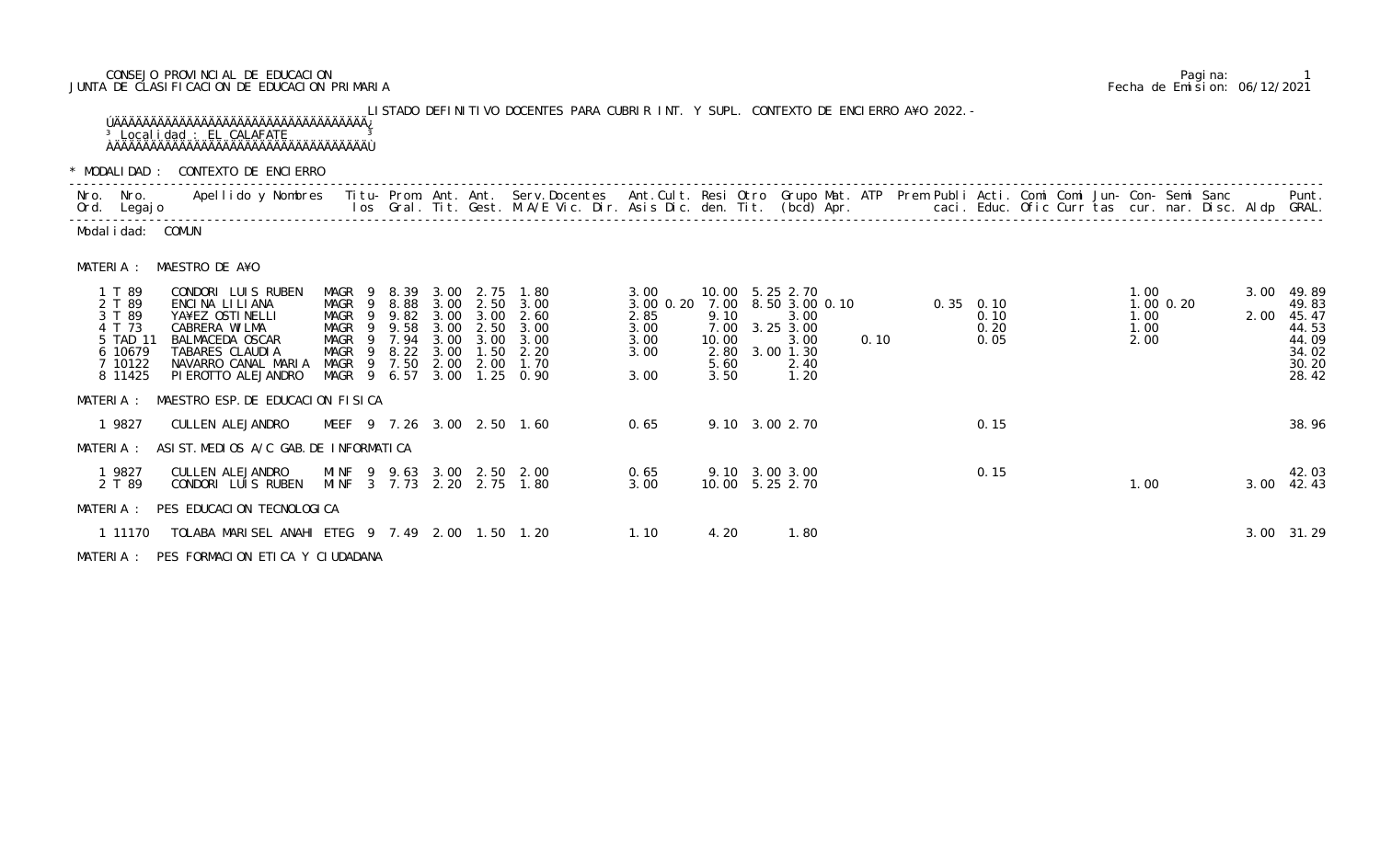## CONSEJO PROVINCIAL DE EDUCACION Pagina: 2 JUNTA DE CLASIFICACION DE EDUCACION PRIMARIA Fecha de Emision: 06/12/2021

LISTADO DEFINITIVO DOCENTES PARA CUBRIR INT. Y SUPL. CONTEXTO DE ENCIERRO A¥O 2022.- ÚÄÄÄÄÄÄÄÄÄÄÄÄÄÄÄÄÄÄÄÄÄÄÄÄÄÄÄÄÄÄÄÄÄÄÄ¿ <sup>3</sup> Localidad : EL CALAFATE <sup>3</sup> ÀÄÄÄÄÄÄÄÄÄÄÄÄÄÄÄÄÄÄÄÄÄÄÄÄÄÄÄÄÄÄÄÄÄÄÄÙ

\* MODALIDAD : CONTEXTO DE ENCIERRO

| Nro. Nro.<br>Ord. Legajo | Apellido y Nombres |  |                       | los Gral. Tit. Gest. M.A/E Vic. Dir. Asis Dic. den. Tit. (bcd) Apr. |        |      | Titu- Prom. Ant. Ant. Serv.Docentes Ant.Cult. Resi Otro Grupo Mat. ATP Prem Publi Acti. Comi Comi Jun- Con- Semi Sanc | caci. Educ. Ofic Curr tas cur. nar. Disc. Aldp GRAL. |  | Punt.      |
|--------------------------|--------------------|--|-----------------------|---------------------------------------------------------------------|--------|------|-----------------------------------------------------------------------------------------------------------------------|------------------------------------------------------|--|------------|
| 10717                    | ROJAS PATRICIA     |  | FEGB 6 1.60 1.75 1.40 |                                                                     | ' 90 L | 2.10 |                                                                                                                       |                                                      |  | 3 00 20 75 |